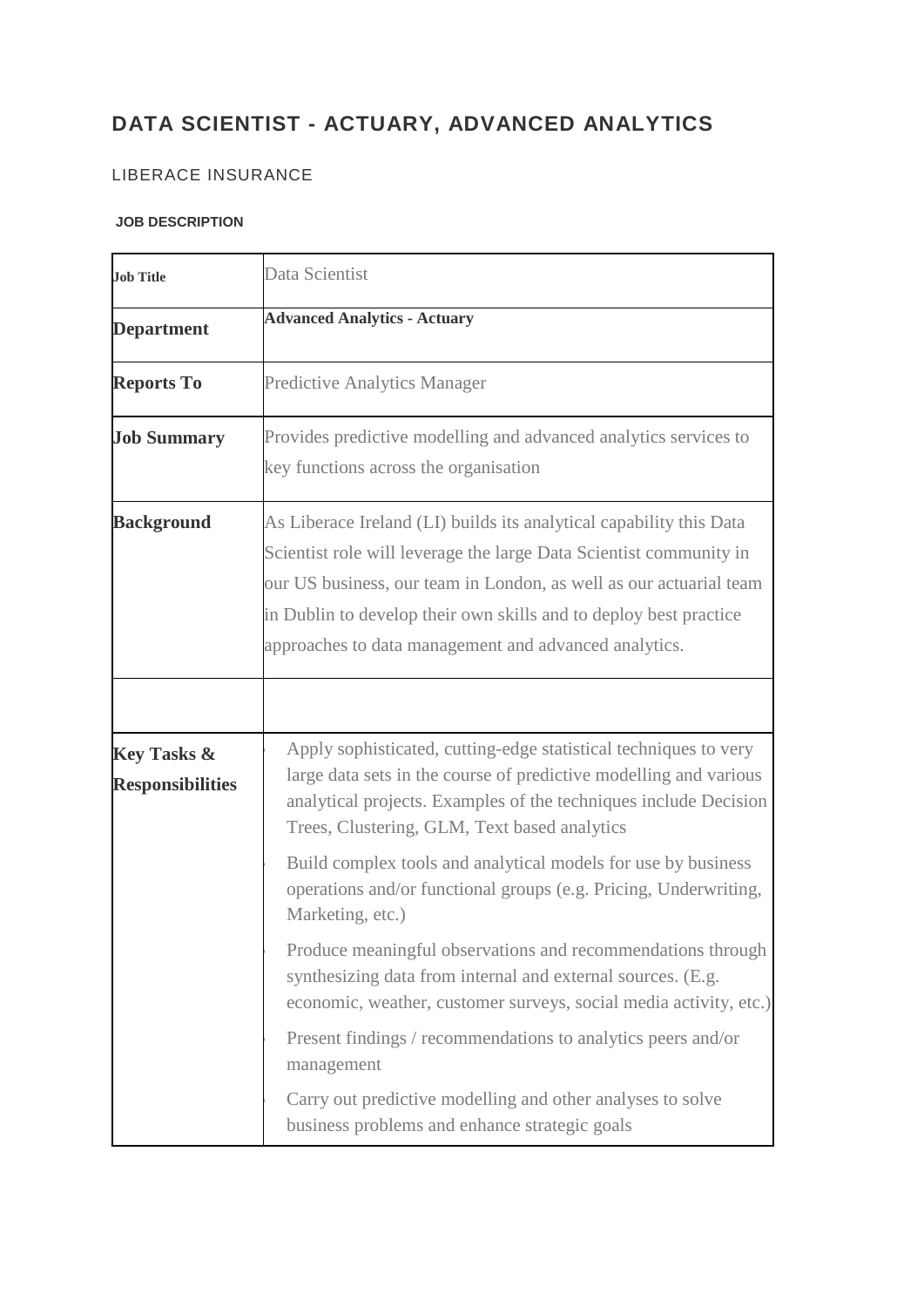Perform data preparation steps, including extraction of target data from multiple databases, integration of multiple datasets, and creation of derived variables, application of business rules, and quality control checks Collaborate with other advanced analytics staff to share best

practices in predictive modelling and build the advanced analytics community

## **Personal Specification**

| <b>Qualifications</b>                       | Master's degree in Mathematics, Computing, Statistics or another<br>quantitative field<br>For non-Masters' Degree candidates, Bachelor's Degree<br>(minimum 2.1) and proven applied business / non-academic<br>experience. |
|---------------------------------------------|----------------------------------------------------------------------------------------------------------------------------------------------------------------------------------------------------------------------------|
| <b>Experience &amp;</b><br><b>Knowledge</b> | Experience / understanding of using statistical techniques e.g.<br>regression analysis, cluster analysis and optimisation.                                                                                                 |
|                                             | Identification of relevant statistical techniques for addressing<br>various problems.                                                                                                                                      |
|                                             | Strong technical background; comfortable with programming<br>and / or use of statistical software packages (Anaconda, R,<br>SAS, Emblem etc)                                                                               |
|                                             | Previous use of various analytical methodologies, e.g. Random<br>Forest, Neural Networks, K-means clustering, etc.                                                                                                         |
|                                             | Knowledge of big data concepts, strategies, and<br>methodologies                                                                                                                                                           |
|                                             | Previous experience using machine learning and big data<br>products within Amazon Web Service (AWS) is highly<br>desirable                                                                                                 |
|                                             | Ability to identify and communicate limitations of tools and<br>methods                                                                                                                                                    |